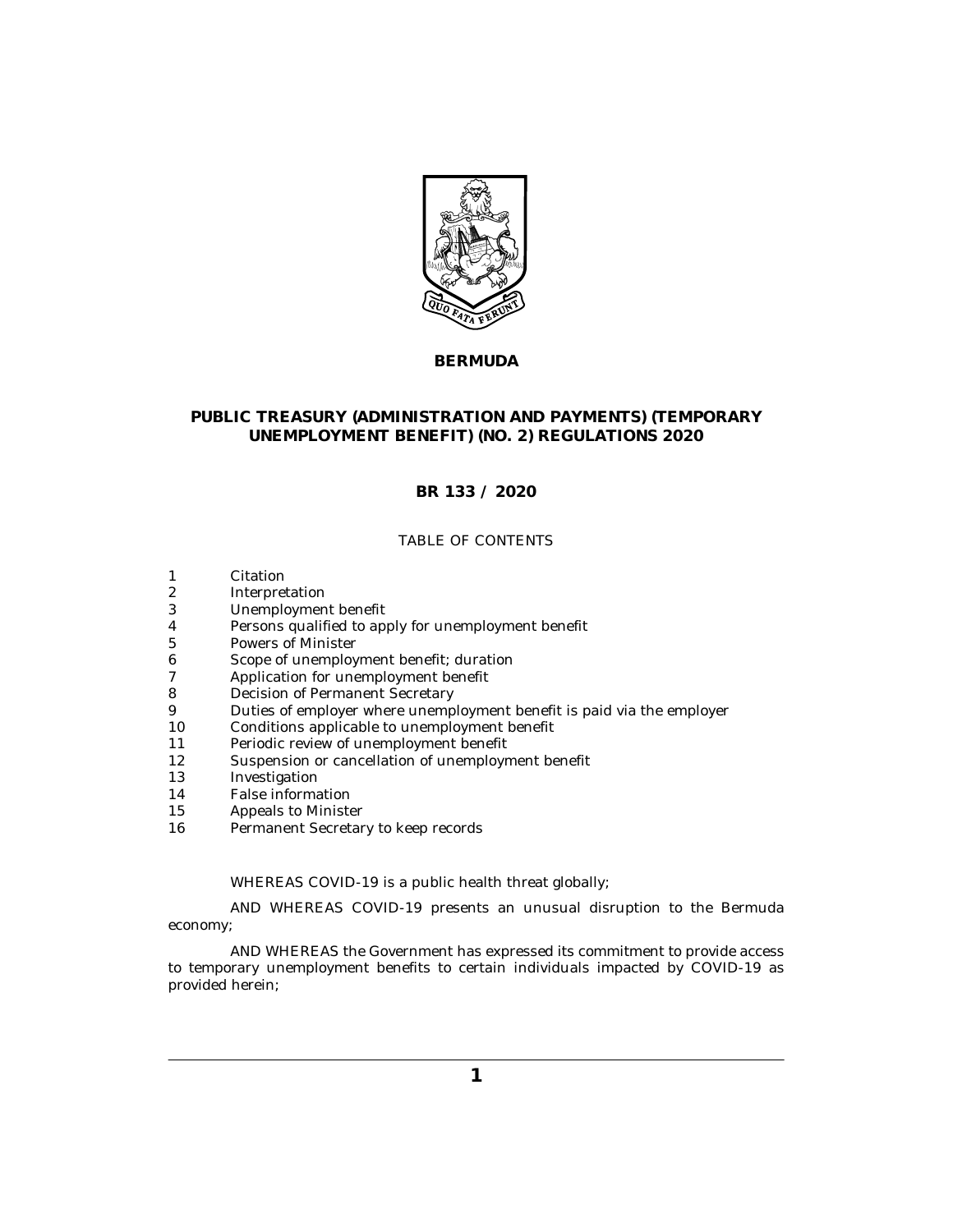<span id="page-1-0"></span>The Minister of Finance, in exercise of the power conferred by section 33 of the Public Treasury (Administration and Payments) Act 1969, makes the following Regulations:

#### **Citation**

These Regulations may be cited as the Public Treasury (Administration and Payments) (Temporary Unemployment Benefit) (No. 2) Regulations 2020. 1

#### **Interpretation**

In these Regulations— 2

"Act" means the Public Treasury (Administration and Payments) Act 1969;

- "advised quarantine or isolation" means quarantine or isolation under the direction of the Minister of Health as a result of another person being subject to mandatory quarantine or isolation, or Guidance issued under the direction of the Minister of Health pursuant to the Public Health (COVID-19 Emergency Powers) (No. 3) Regulations 2020;
- "applicant" means an individual who makes an application under these Regulations;
- "employee" has the meaning given by section 4(1) of the Employment Act 2000; and "employed" and "employment" shall be construed accordingly;
- "in writing" includes by electronic communication;
- "mandatory quarantine or isolation" means quarantine or isolation under the Quarantine (COVID-19) Orders 2020 or the Public Health (COVID-19) Regulations 2020;
- "Minister" means the Minister of Finance;
- "Permanent Secretary" means the permanent secretary for the Ministry responsible for financial assistance;
- "recipient" means a person who is in receipt of unemployment benefit under the Act pursuant to these Regulations;
- "remuneration" has the meaning given in section 7 of the Payroll Tax Act 1995;
- "substantially reduced hours" means 50% or less of the employee's normal hours of employment;
- "unemployment benefit" has the meaning given in regulation 3;
- "Unemployment Insurance Fund" means the fund established under section 10B of the Act.

#### **Unemployment benefit**

3 (1) For the purposes of these Regulations, "unemployment benefit" means the sum of money approved for payment under these Regulations to an individual whose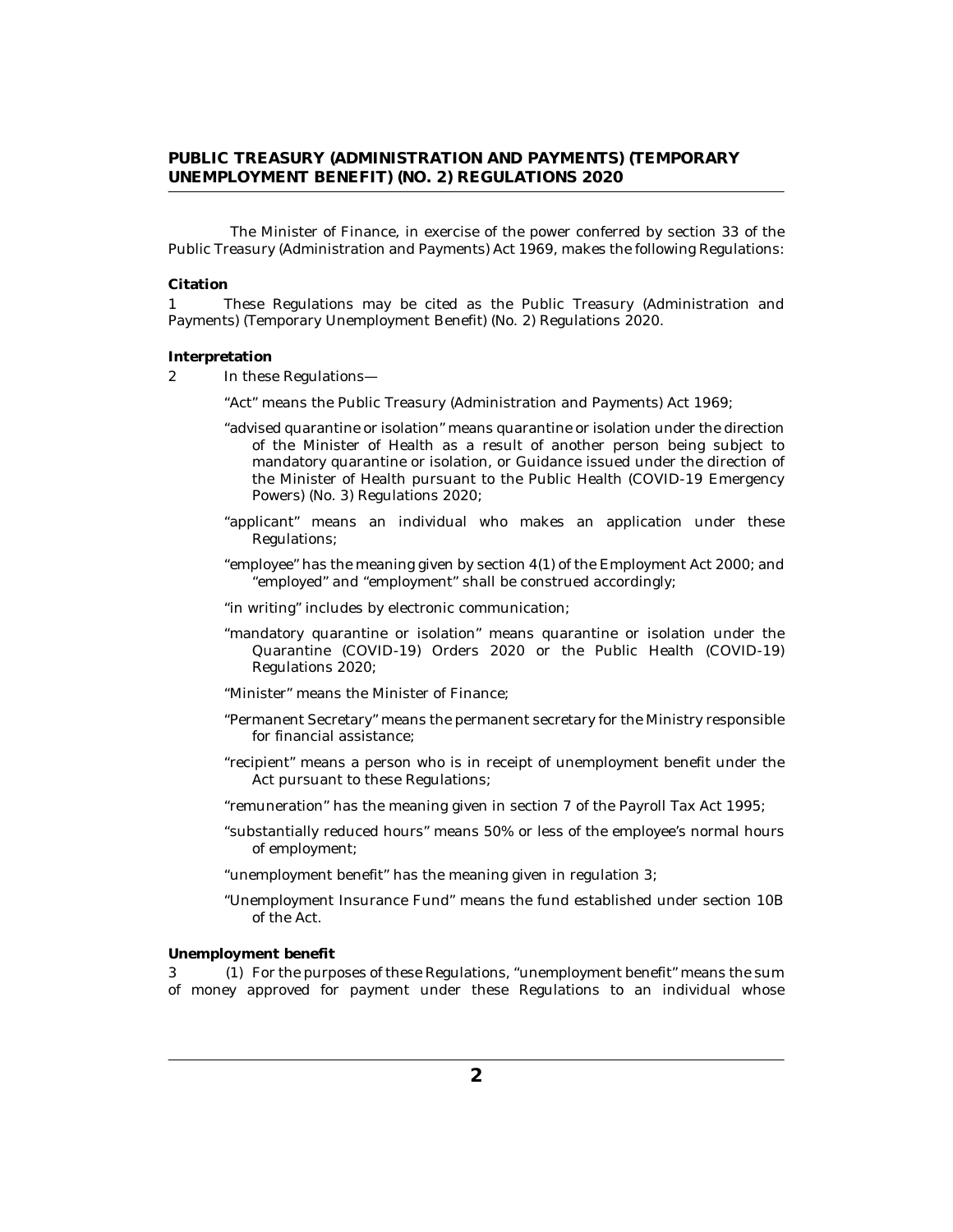<span id="page-2-0"></span>employment has been affected as a result of COVID-19 from the Unemployment Insurance Fund.

The "unemployment benefit" is a temporary benefit to be paid to an eligible (2) individual for a maximum period of four weeks beginning from the date when his application for unemployment benefit is approved, and in accordance with regulation 6(2).

**Persons qualified to apply for unemployment benefit**

- An individual who― 4 (1)
	- (a) is or was an employee of a business (as defined in paragraph  $(8)(a)$ ) that has been directly impacted as a result of COVID-19; or
	- (b) is a self-employed individual whose business has been directly impacted as a result of COVID-19,

is qualified to apply for, and eligible to receive, unemployment benefit if he satisfies the criteria set forth below.

An individual who is or was an employee and is subject to mandatory (2) quarantine or isolation or advised quarantine or isolation is qualified to apply for, and eligible to receive, unemployment benefit if he―

- (a) is without compensation from his employer as a result;
- (b) is living in Bermuda on the date these Regulations come into force; and
- (c) satisfies the criteria set forth in paragraph (3).

 $(3)$  An individual referred to in paragraph  $(1)$  or paragraph  $(2)$  is qualified to apply for unemployment benefit if he is 18 years of age or older and—

- (a) he possesses Bermudian status;
- (b) he is the spouse of a person who possesses Bermudian status;
- (c) he is a permanent resident as provided for in section 2 of the Bermuda Immigration and Protection Act 1956; or
- (d) he does not fall within subparagraph (a), (b) or (c), and has a valid work permit as defined in the Bermuda Immigration and Protection Act 1956 and paragraph (5) applies.

A person living in Bermuda on the date these Regulations come into force is (4) qualified to apply for unemployment benefit where, as a direct result of COVID-19―

- (a) he is laid off work;
- (b) he is self-employed, and without income or his income has been substantially reduced, and is registered with the Office of the Tax Commissioner;
- (c) subject to paragraph (5), his employment has been terminated;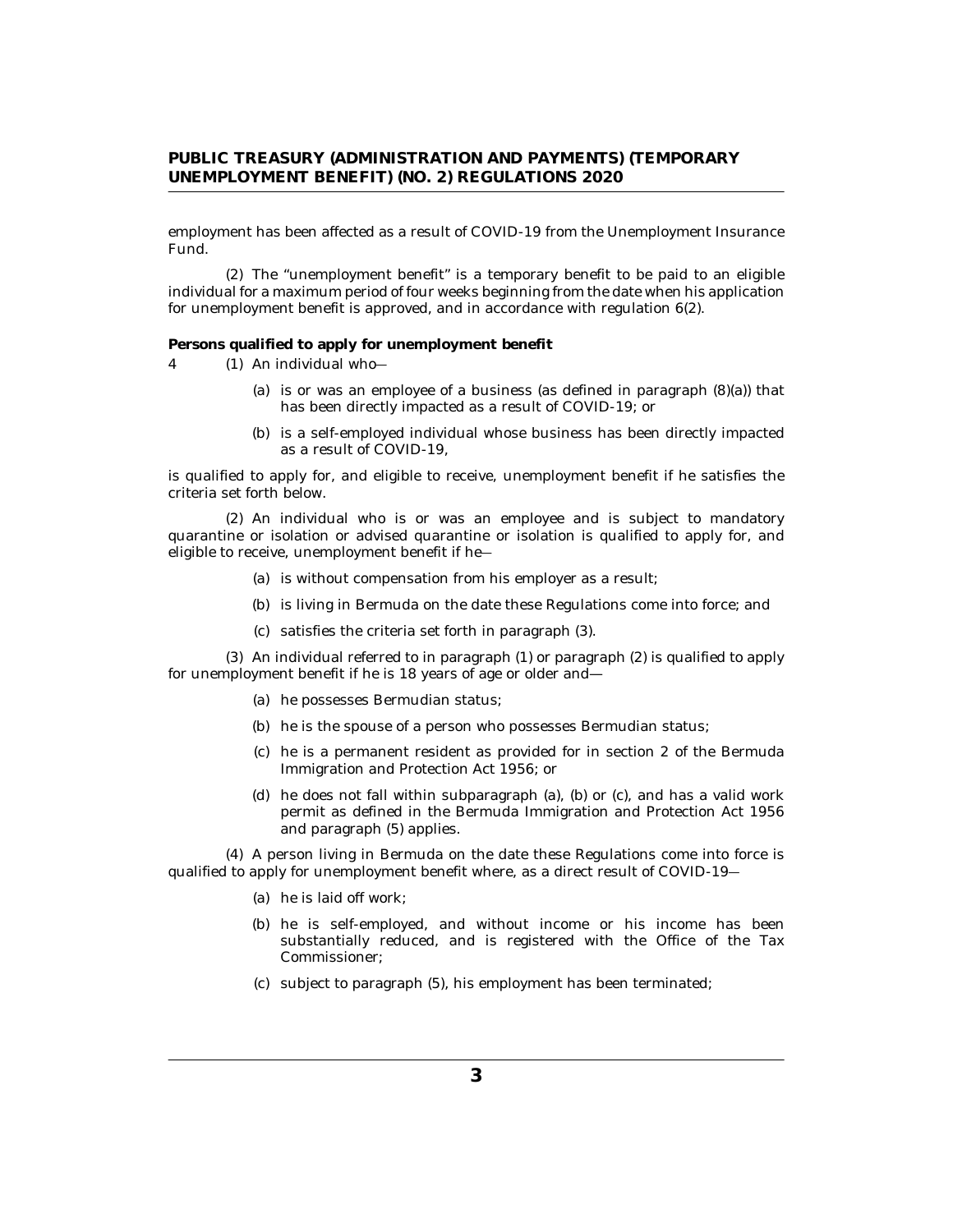(d) he is engaged as an employee, but is for the time being working substantially reduced hours.

<span id="page-3-0"></span> $(5)$  A person to whom paragraph  $(3)(d)$  applies is not qualified to apply for unemployment benefit even if his employment has been terminated, unless it is shown that he is prevented at the time of the application, due to travel restrictions directly related to COVID-19, from departing Bermuda.

A person who is receiving financial assistance under the Financial Assistance (6) Act 2001 is not qualified to apply for unemployment benefit.

A person who is receiving supplemental unemployment benefit under the (7) Public Treasury (Administration and Payments) (Supplemental Unemployment Benefit) Regulations 2020 is not qualified to apply for unemployment benefit.

- For the purposes of these Regulations― (8)
	- (a) "business" means a business referred to in regulation  $5(1\text{A})(\text{a})$  or  $5\text{A}$  of the Public Health (COVID-19 Emergency Powers)(No. 3) Regulations 2020 (COVID-restrictions for bars, clubs and restaurants);
	- (b) "bar" and "club" have the meaning given to those terms respectively in regulation 5(5) of the Public Health (COVID-19 Emergency Powers)(No. 3) Regulations 2020.

**Powers of Minister**

5 (1) In the exercise of his functions under section 10BA of the Act to direct sums to be paid to an individual for unemployment benefit, the Minister may consult with the Minister responsible for Workforce Development and the Director of the Department of Workforce Development.

The Minister may authorise an officer of his Ministry or department to exercise (2) his powers under section 10BA of the Act and shall furnish such officer with an authorisation signed by him.

(3) An officer exercising powers by virtue of an authority under this regulation shall, if so required, produce evidence of his authorisation.

**Scope of unemployment benefit; duration**

- 6 (1) The unemployment benefit payable shall be—
	- (a)  $$500$  per week for an applicant in respect of whom regulation  $4(1)$  applies;
	- calculated at 60% of an individual's remuneration for an applicant in (b) respect of whom regulation 4(2) applies, provided that the maximum unemployment benefit payment does not exceed \$500 per week.

(2) An individual qualified to receive unemployment benefit shall be eligible to receive unemployment benefit for a maximum period of four weeks as follows―

> where regulation 4(1) applies with respect to a business, until 25 January (a) 2021;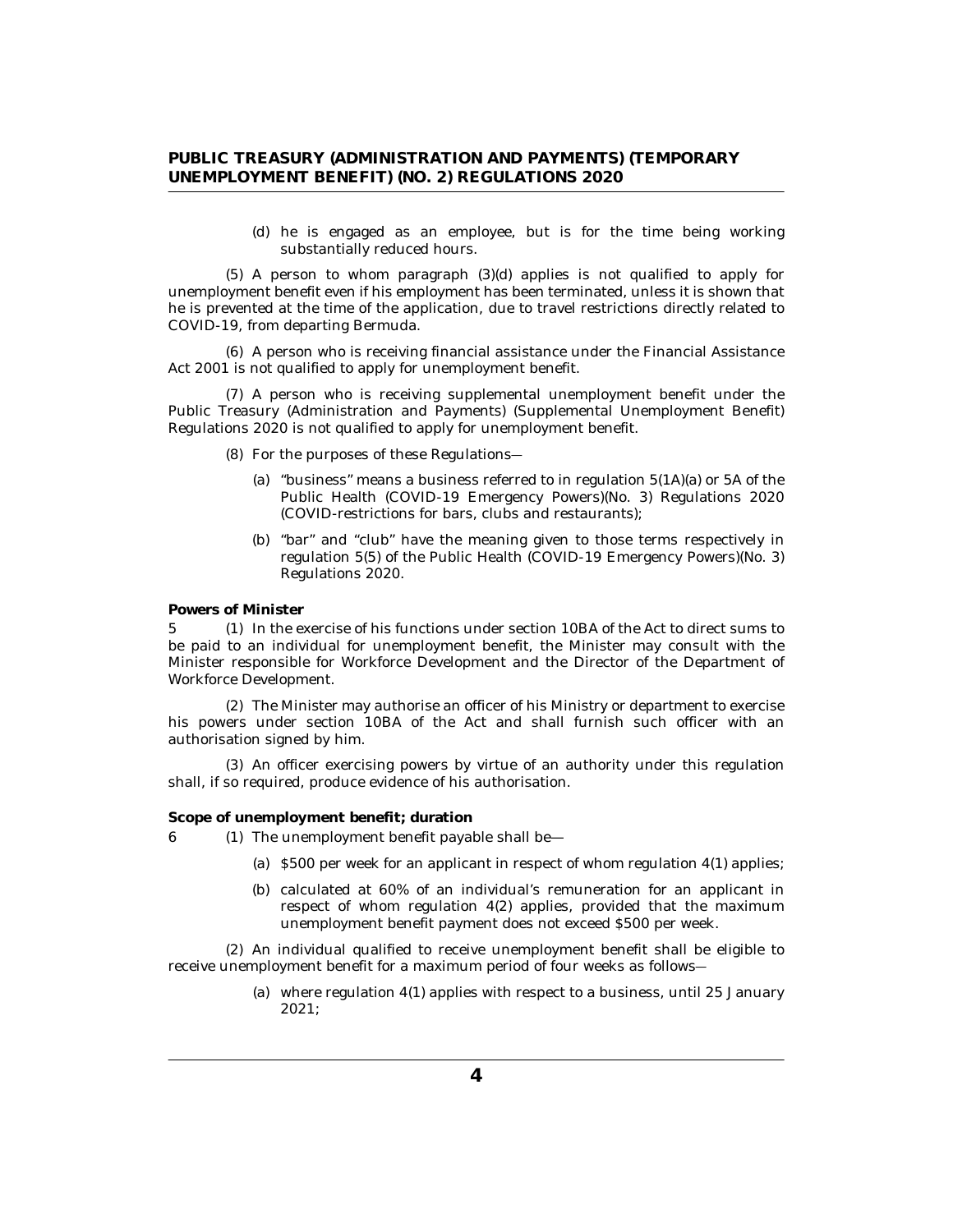(b) where regulation  $4(2)$  applies, for the period of time that he is subject to mandatory quarantine or isolation, or advised quarantine or isolation.

<span id="page-4-0"></span>With consideration being given to the best interests of Bermuda, the Permanent (3) Secretary, in consultation with the Minister, shall provide the unemployment benefit to individuals with consideration being given to an individual's circumstances.

**Application for unemployment benefit**

7 (1) An application shall be made in such form as may be determined by the Permanent Secretary, in consultation with the Minister, for the purposes of these Regulations.

(2) An application shall be submitted to the Permanent Secretary no later than 31 March 2021.

The applicant shall submit all of the information required by these Regulations (3) and the completed form.

(4) In respect of his application, an applicant shall provide the following information—

- (a) for the purposes of regulation  $4(3)$ , documentary proof that he falls within the relevant category;
- (b) documentation from his employer or former employer confirming his current employment status;
- a copy of the applicant's photographic identification which includes a valid (c) driver's licence, passport or other valid Government-issued identification;
- where the applicant is self-employed, documentation showing― (d)
	- (i) payroll tax returns for his last two quarters; or
	- (ii) that he has, in connection with his application, registered with the Office of the Tax Commissioner;
- where the applicant is subject to mandatory quarantine or isolation, a (e) certificate from a medical practitioner, or other confirmation that the applicant is subject to mandatory quarantine or isolation without compensation;
- where the applicant is subject to advised quarantine or isolation as set (f) forth in regulation 4(2), relevant documentation such as a direction from the Ministry of Health or a medical practitioner.

With the approval of the Permanent Secretary and in such form as the (5) Permanent Secretary may determine, an employer that is a business with employees who are each qualified under regulation 4 to apply for unemployment benefit, may submit―

> all information and documentation required with respect to an application (a) for unemployment benefit; and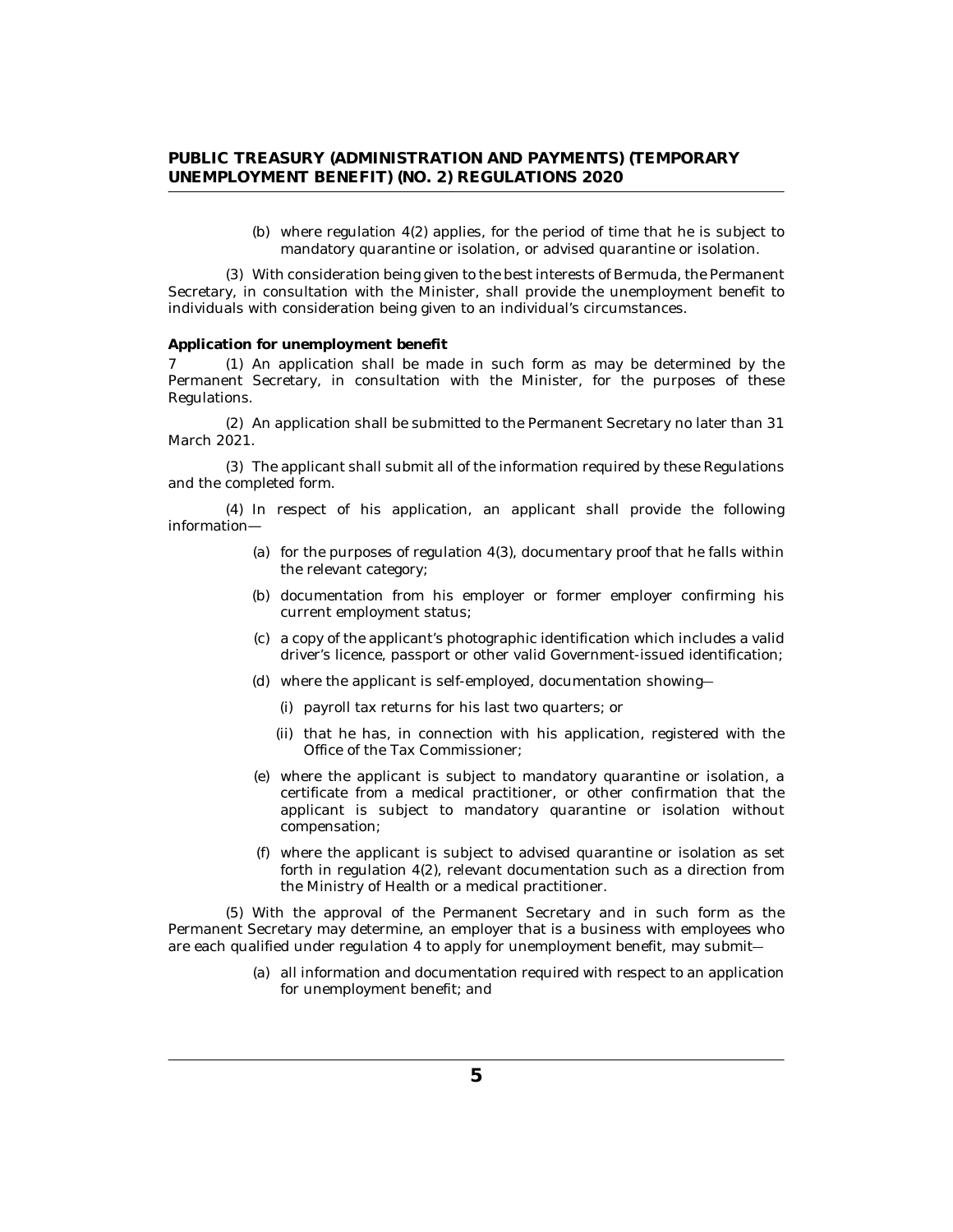(b) all information and documentation with respect to the employment status or remuneration and any other information in respect of a recipient of unemployment benefit.

<span id="page-5-0"></span>(6) Information and documentation submitted by an employer pursuant to paragraph (5) is deemed to be an application made for unemployment benefit by each qualified individual to which the information and documentation so submitted relates.

The applicant or his employer shall provide any further information or (7) documentation that is reasonably required by the Permanent Secretary to support the application.

An application shall not be considered complete for the purposes of regulation (8) 8 until that further information or documentation has been supplied to the Permanent Secretary in writing.

#### **Decision of Permanent Secretary**

8 (1) The Permanent Secretary shall consider completed applications, and make a decision whether to approve or refuse to approve the application.

The Permanent Secretary shall not approve an application for unemployment (2) benefit unless he is satisfied that the applicant fulfils the qualifications and eligibility criteria for unemployment benefit.

When making a determination under these Regulations for the purposes of (3) paragraph (1), the Permanent Secretary shall take into account whether the applicant may be receiving compensation from his employer.

Where the Permanent Secretary approves an application, he shall first inform (4) the Minister in writing of the approval of unemployment benefit, the duration of the benefit, any conditions attached to the benefit, and any other relevant matter.

The Permanent Secretary or other authorised person shall notify the applicant (5) of the decision and advise the applicant of his right to appeal the decision.

Where the Permanent Secretary approves an application, he or an authorised (6) person shall inform the applicant in writing of the amount of his unemployment benefit, the duration of the benefit, any conditions attached to the benefit, and any other relevant matter.

(7) Pursuant to such notification from the Permanent Secretary, the Minister shall notify the Accountant General—

- (a) of the sum of unemployment benefit that is to be provided to the applicant; and
- (b) to pay the unemployment benefit-
	- (i) directly to the individual applicant or recipient; or
	- (ii) if the Minister so directs, via the individual recipient's employer, or former employer, for payment, in accordance with regulation 9(2), by the employer to each approved applicant or recipient.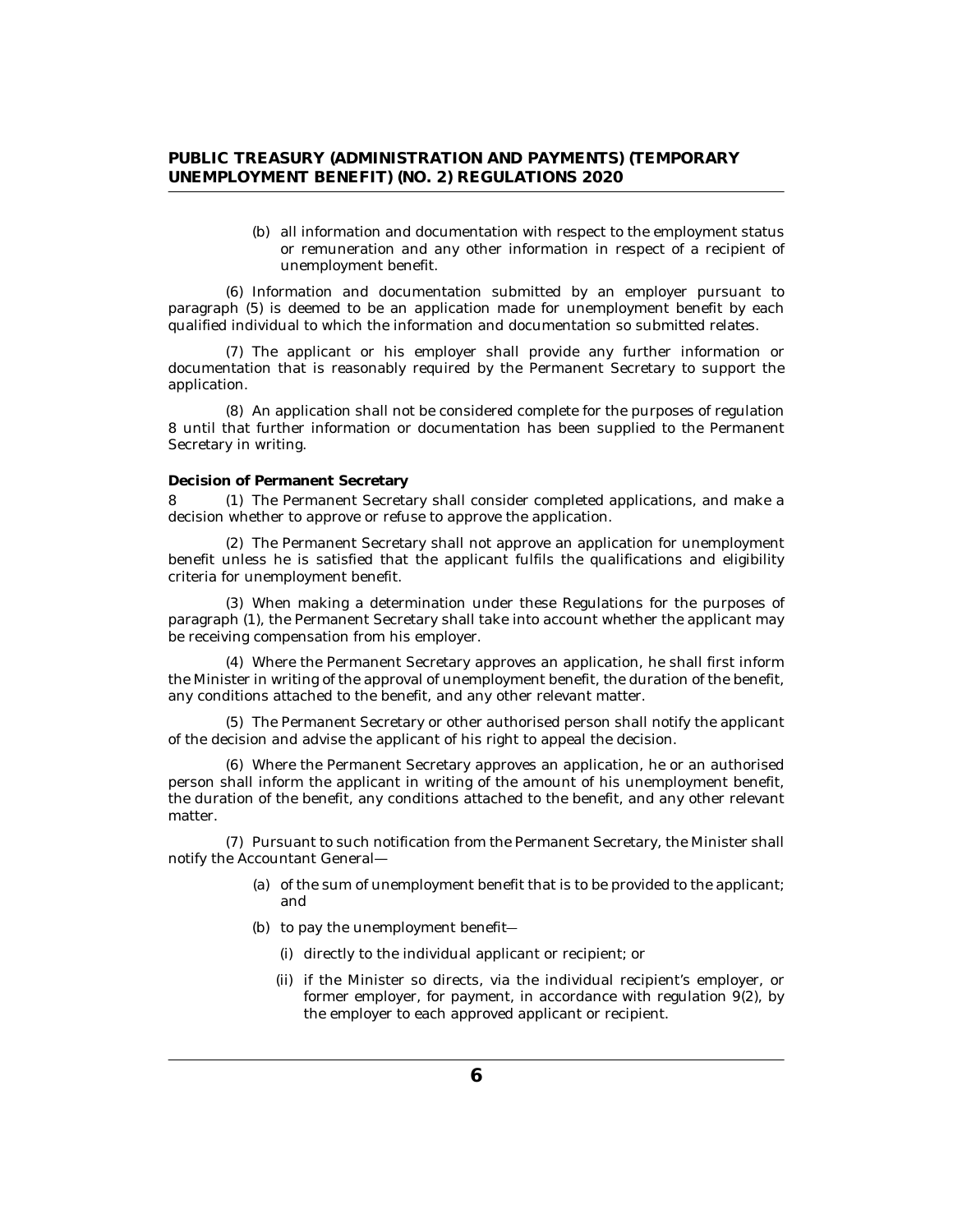<span id="page-6-0"></span>**Duties of employer where unemployment benefit is paid via the employer**

9 (1) Any sums that are paid via an employer pursuant to regulation 8(7)(b)(ii) for unemployment benefit are held by the employer on trust for each individual employee, or former employee, respectively approved to receive an unemployment benefit under these Regulations.

Within five business days of receipt of the sums referred to in paragraph (1), (2) the employer shall pay the sum approved by the Permanent Secretary for unemployment benefit to each individual recipient without any deduction.

The employer shall account properly and promptly for all sums paid via the (3) employer for unemployment benefit and, in particular, shall ensure that—

- (a) proper accounts and records are kept in respect of all sums comprising unemployment benefit due to each individual recipient;
- (b) sums belonging to a recipient approved for unemployment benefit and money belonging to the employer are kept separately identifiable from one another;
- all payments to each individual recipient approved for unemployment (c) benefit can be accurately identified and traced; and
- (d) any sum belonging to one recipient of unemployment benefit is not used for another recipient or another employee, or former employee, or for any other purpose.

The employer shall prepare and submit to the Permanent Secretary, in such (4) form as the Permanent Secretary may determine, every two weeks, or such longer period as may be required by the Permanent Secretary after the first receipt of any sums for unemployment benefit via the employer, a report containing—

- (a) a record of every payment to each individual recipient approved for unemployment benefit in respect of whom the employer has received a sum for unemployment benefit; and
- (b) such other additional information with respect to such sums for unemployment benefit as the Permanent Secretary may direct in writing.

Where the Permanent Secretary, in respect of the unemployment benefit paid (5) via the employer requests any information and explanations from an employer, the employer shall comply with that request as soon as practicable thereafter.

The employer shall retain accounting records in relation to all sums paid via (6) the employer for unemployment benefit and due to recipients employed or formerly employed by the employer for at least three years from the date of the payment to which it relates.

(7) The employer commits an offence where, without reasonable excuse, the employer—

> fails to comply with this regulation or any direction or request pursuant to, (a) this regulation; or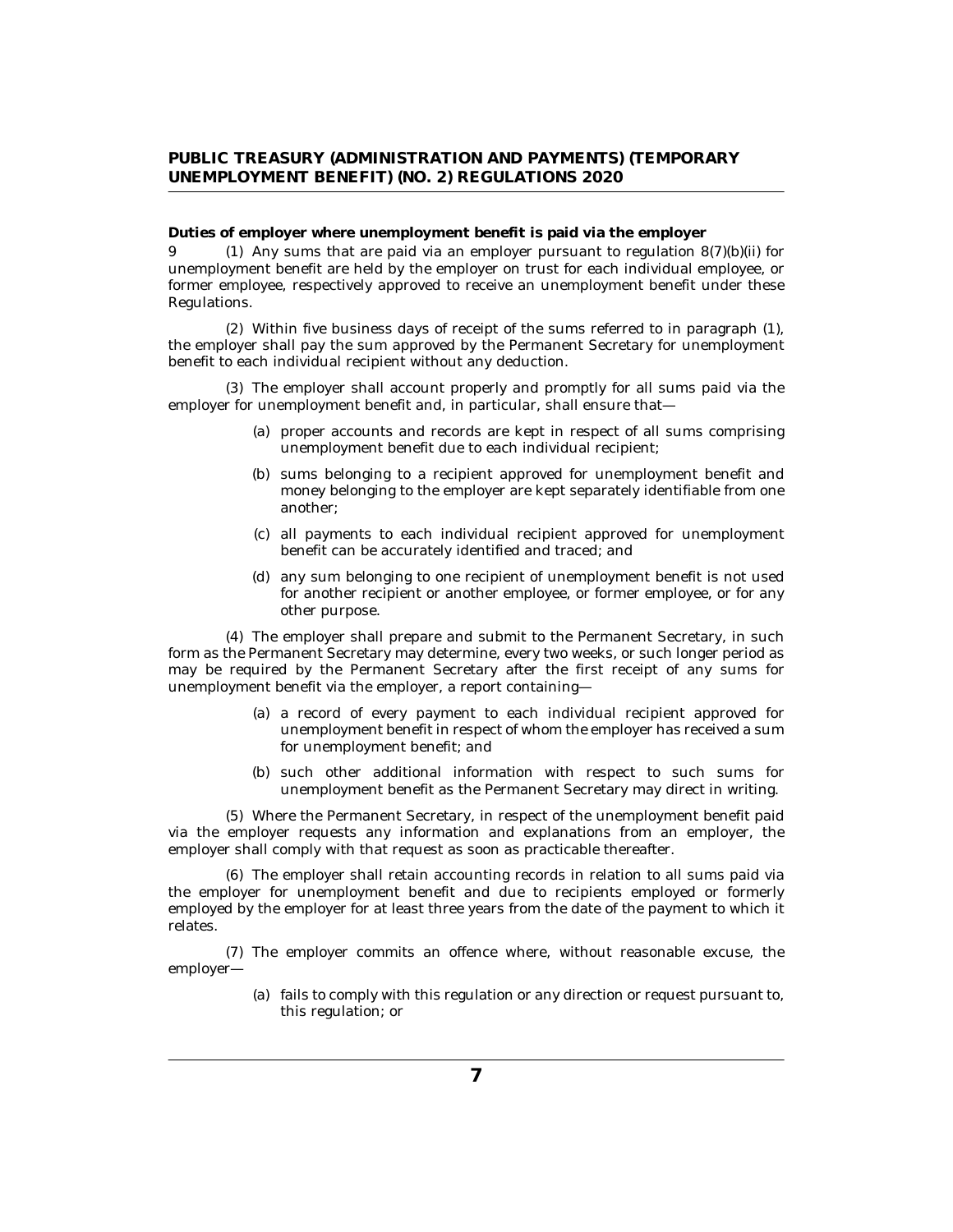(b) obstructs the Permanent Secretary or any member of his staff or any other public officer in carrying out their functions under or pursuant to these Regulations,

<span id="page-7-0"></span>as regards such sums for unemployment benefit paid via the employer.

An employer who commits an offence under paragraph (7) is liable on summary (8) conviction to a fine not exceeding \$5,000, or to imprisonment for a term not exceeding six months, or to both such fine and imprisonment.

Where an offence under these Regulations has been committed by a body (9) corporate is proved to have been committed with the consent or connivance on the part of any manager, director, secretary or other officer of the body corporate, such person, as well as the corporate body, shall be liable to be proceeded against and punished accordingly.

(10) In the event of winding up of the business of an employer via which any sum for unemployment benefit has been paid, section 236(1)(b) of the Companies Act 1981 shall apply with respect to any sums for unemployment benefit at the time of the winding up held by the employer, as if those sums were wages or salary referred to in that section.

**Conditions applicable to unemployment benefit**

10 (1) Every unemployment benefit approved under these Regulations shall be subject to the conditions specified in paragraph (2) and any other conditions that may reasonably be imposed by the Permanent Secretary under this regulation.

(2) It shall be a condition of every unemployment benefit granted that the recipient—

- (a) shall notify the Permanent Secretary in writing forthwith—
	- (i) of any change in his circumstances which, had he not been in receipt of an unemployment benefit, would disqualify him from applying for such benefit;
	- (ii) of any change in his circumstances which would make him ineligible to receive, or continue to receive, an unemployment benefit;
	- $(iii)$  if regulation  $4(3)(d)$  applies, of his intention to leave Bermuda and the proposed date of departure;
- (b) shall provide such information and produce such documents as the Permanent Secretary may, from time to time, reasonably require; and
- (c) shall, if the Minister so requires, attend at such time and place as the Permanent Secretary may require to be examined as to his circumstances.

A recipient who, without reasonable cause, refuses or fails to comply with a (3) condition under paragraph (2), is in breach of the condition and may be subject to the provisions of regulation 12 or 13.

For the purposes of this regulation, a recipient, or the employer, where (4) applicable, shall provide to the Permanent Secretary at such time as may be determined by the Permanent Secretary, a letter confirming his employment status at the date thereof.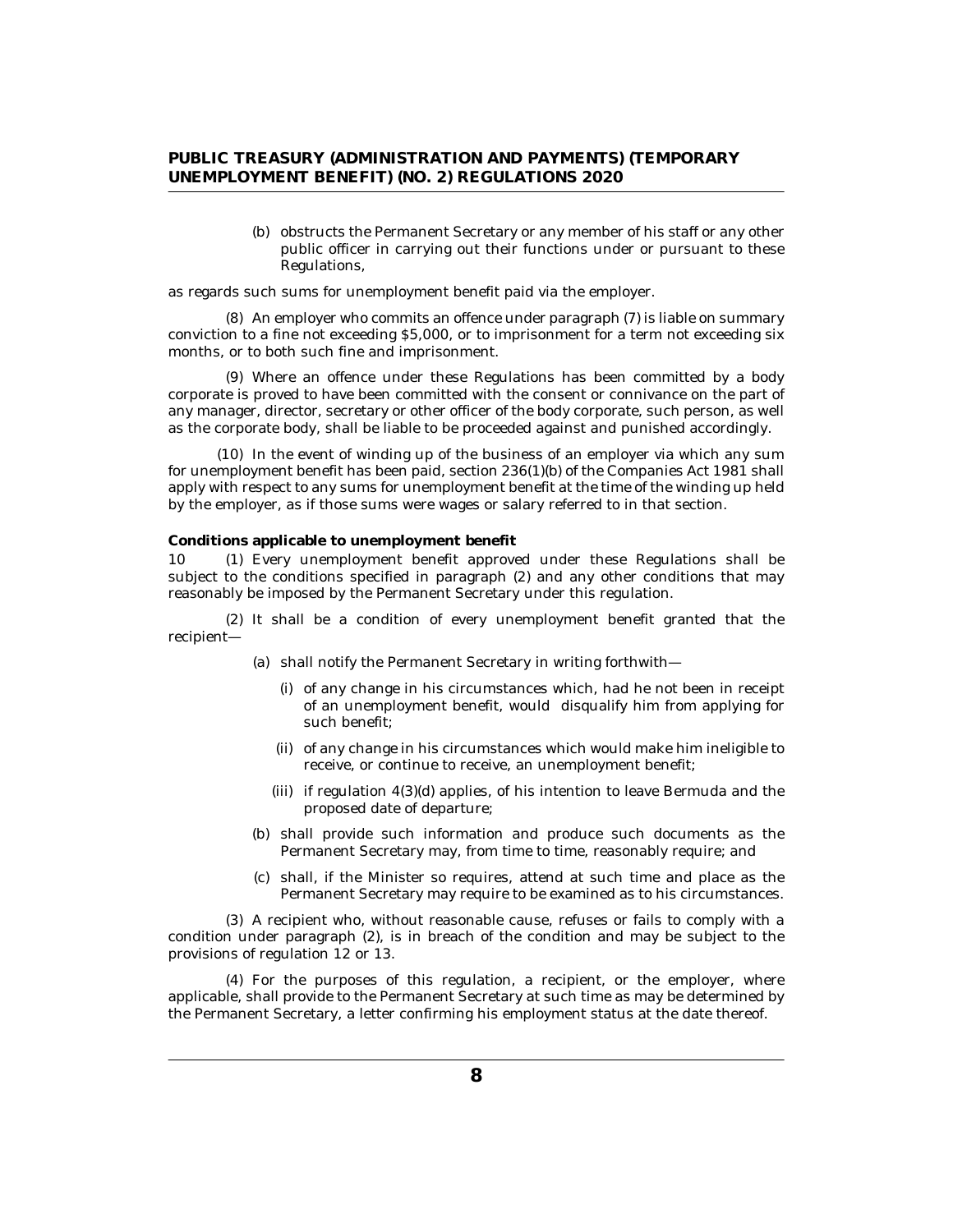#### <span id="page-8-0"></span>**Periodic review of unemployment benefit**

11 (1) The Permanent Secretary may, on new facts being brought to his notice, or if he is satisfied that the decision was based on a misrepresentation as to some material fact, review any decision given by him in relation to a person's unemployment benefit and upon review may vary, suspend or cancel a person's unemployment benefit.

(2) Before he makes a decision under paragraph (1), the Permanent Secretary shall first give the recipient an opportunity to make representations.

The Permanent Secretary, with the approval of the Minister, may require a (3) recipient to repay any sum of money improperly paid under an unemployment benefit ("overpayment") as a result of non-disclosure of facts, misrepresentation or for any other cause.

The Permanent Secretary may, with the approval of the Minister, waive the (4) overpayment or may require the recipient to pay a reduced amount if he is satisfied that a recipient has exercised due care and diligence to avoid the overpayment.

The Permanent Secretary shall require an employer via whom any sum of (5) unemployment benefit is paid for an individual recipient who is an employee or former employee of the employer, to repay any sum of money―

- (a) improperly paid via the employer ("overpayment");
- (b) improperly paid as a result of non-disclosure of facts, misrepresentation or for any other cause; or
- (c) that the employer failed to pay to the applicant approved for, or recipient of, unemployment benefit.

Where any sum is required to be repaid by a recipient under this regulation, (6) the Minister may recover such sum as a debt owing to the Government in any court of competent jurisdiction.

For the purposes of this regulation, a recipient, or the employer, where (7) applicable, shall provide to the Permanent Secretary at such time as may be determined by the Permanent Secretary, a letter confirming the recipient's employment status at the date thereof.

**Suspension or cancellation of unemployment benefit**

The Permanent Secretary may suspend or cancel an unemployment benefit where— 12

- (a) the recipient ceases to be eligible to receive an unemployment benefit pursuant to these Regulations;
- (b) the recipient fails to provide the Permanent Secretary with the information reasonably required to enable the Permanent Secretary to determine his continued eligibility for unemployment benefit or the amount of the unemployment benefit;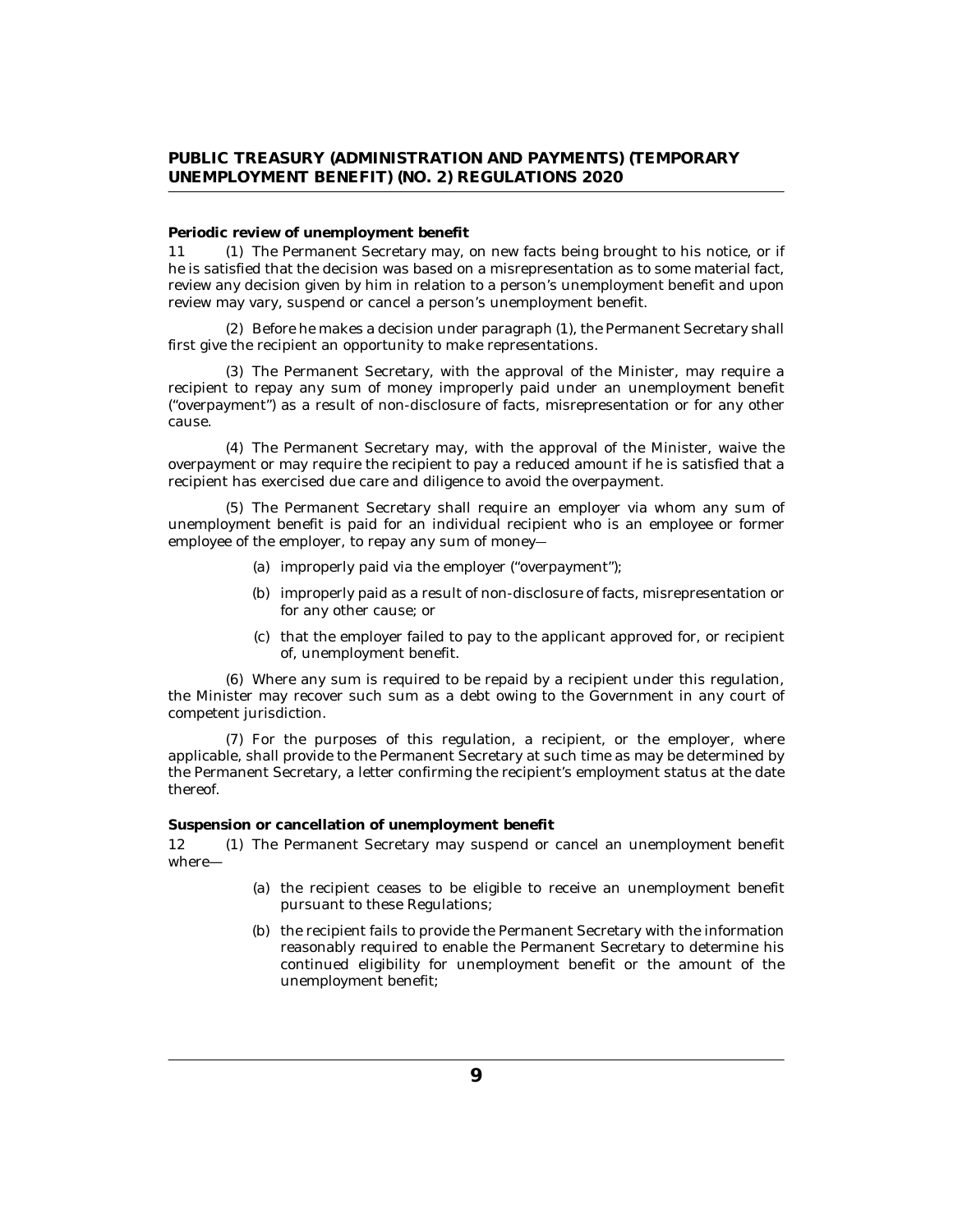- <span id="page-9-0"></span>(c) the Permanent Secretary is satisfied that the recipient has been substantially employed during the relevant period or part thereof, and the recipient has, without reasonable excuse, failed to provide documentation as to the hours that he has worked;
- (d) a person to whom regulation  $4(3)(d)$  applies is no longer restricted from departing Bermuda.

(2) If the Permanent Secretary proposes to suspend or cancel an unemployment benefit under these Regulations, the Permanent Secretary―

- (a) shall give the recipient a notice of his intention and the reasons therefor;
- (b) shall specify a reasonable period (which may not be less than seven days) within which the recipient may make representations to the Permanent Secretary;
- where representations are made under subparagraph (b), shall take them (c) into account in deciding whether to suspend or cancel a recipient's unemployment benefit.
- (3) A decision of the Permanent Secretary under this regulation shall
	- be in writing; (a)
	- (b) give reasons for the Permanent Secretary's decision to suspend or cancel the unemployment benefit to which the notice relates;
	- give an indication of the right to appeal the decision to the Minister. (c)

#### **Investigation**

- The Permanent Secretary may— 13
	- (a) investigate and verify any statements made in an application; or
	- (b) investigate and examine the circumstances of an applicant or a recipient in relation to his eligibility, or continued eligibility, for unemployment benefit or for the amount of the unemployment benefit.

#### **False information**

14 (1) Any person who for the purposes of the Act and these Regulations knowingly makes any false statement or knowingly provides any false information commits an offence.

(2) A person who commits an offence under paragraph (1) is liable on summary conviction to a fine of \$1,500 or imprisonment for six months or to both such fine or term of imprisonment.

**Appeals to Minister**

15 (1) An applicant for, or recipient of, unemployment benefit, who is aggrieved by a decision of the Permanent Secretary—

(a) not to grant an unemployment benefit under regulation 8;